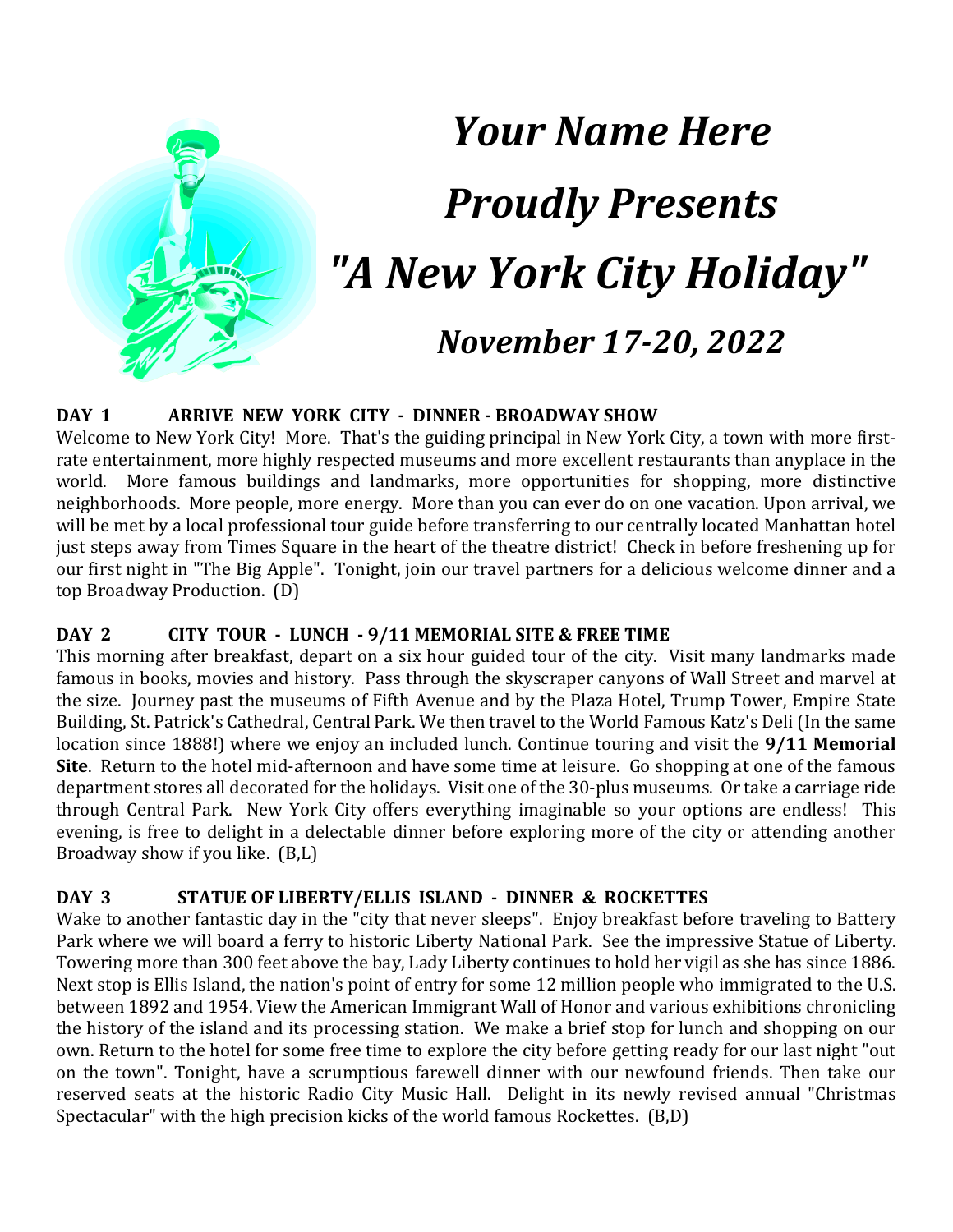#### **DAY 4 DEPART FOR HOME**

After breakfast, spend our last morning in Manhattan at leisure. Later transfer to the airport for our flight home, returning with many fascinating stories to share with friends and family from our visit to the electric "Big Apple"! Thank you for exploring with us and join us soon for another amazing adventure! (B)

#### **LAND PRICE INCLUDES:**

\* Three Nights Hotel Accommodations in Manhattan at the RIU Plaza New York Times Square Hotel \* Deluxe Motorcoach Transportation While Touring \* One Broadway Show With Orchestra/Front Mezzanine Seating (evening) \* Radio City Rockettes with Orchestra/Front Mezzanine Seating (evening) \* Six Meals: Two Dinners (D), One Lunch (L) and Three Breakfasts (B) \* Admission to the Statue of Liberty and Ellis Island \* Roundtrip Ferry Ride to Statue of Liberty/Ellis Island \* A Six Hour Guided City Tour \* 9/11 Memorial Site \* Four Days Guide Service including Meet & Greet Upon Arrival \* Roundtrip Airport Transfers \* Hotel Baggage Handling & Tips (one piece per person) \* All Hotel and Meal Taxes and Gratuities on Included Features **\* Group Incentive: Receive One Free "Double" With 30 or More Paying Passengers (land only)**

#### **LAND PRICE PER PAYING PASSENGER:**

|                | <b>RIU Hotel - Times Square</b> |               |        |
|----------------|---------------------------------|---------------|--------|
|                | <b>Min 40</b>                   | Min 35 Min 30 |        |
| <b>DOUBLE:</b> | \$1399                          | \$1439        | \$1479 |
| TRIPLE:        | \$1279                          | \$1309        | \$1349 |
| QUAD:          | \$1189                          | \$1229        | \$1269 |
| <b>SINGLE:</b> | \$1939                          | \$1979        | \$2029 |

### **ADD ROUNDTRIP AIRFARE FROM \_\_\_\_\_\_\_\_\_\_\_\_\_\_\_\_\_\_ TO NYC: \_\_\_\_\_\_\_**

*(Air based on current rates, taxes and fees; subject to change until ticketed.)*